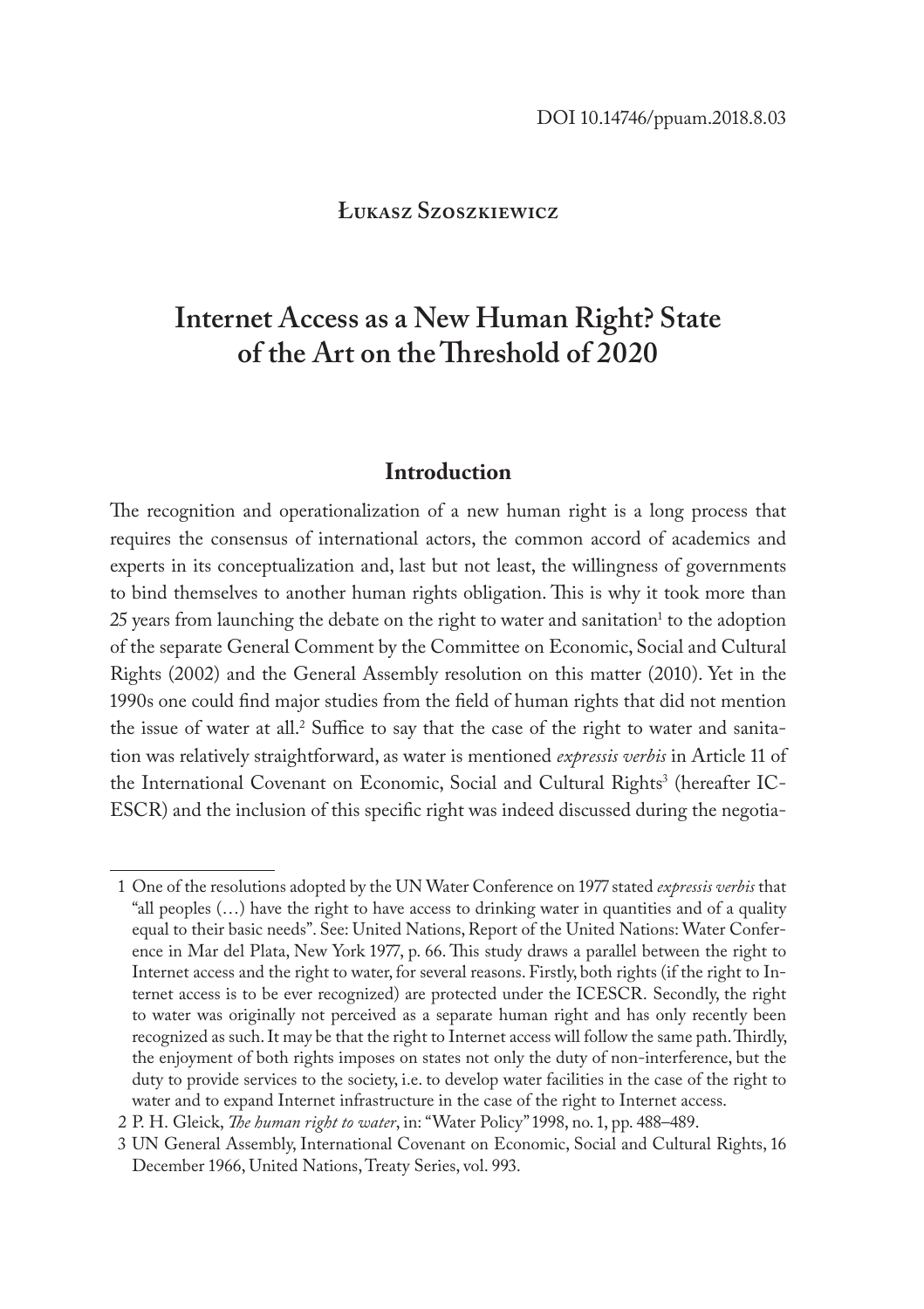#### 50 | Adam Mickiewicz University Law Review

tions of the Covenant.<sup>4</sup> Moreover, the issue of access to water had been already recognized in various international documents, including *inter alia* treaties.<sup>5</sup> Some may even say that this long process was rather an emancipation than recognition of a purely new right, as the importance of access to water in the enjoyment of the right to an adequate standard of living was indeed explicitly mentioned in Art. 11 of the ICESCR.

Knowing these dynamics, we should be skeptical when reading another newspaper headline announcing that UN has recognized Internet access as a human right. Such headlines had flashed around the world for the first time in 2011, when the Human Rights Council adopted the report of the Special Rapporteur on the Promotion and Protection of the Right to Freedom of Opinion and Expression, Frank La Rue. The majority of media outlets did not bother to check whether the reports of Special Rapporteurs are sources of law.6 Nevertheless, the report did indeed stress that cutting off users from Internet access, regardless of the justification provided, is disproportionate and thus violates Article 19 of the International Covenant on Civil and Political Rights (hereafter ICCPR).7 Moreover, Frank La Rue pointed out that ensuring universal access to the Internet should be a priority for all states.<sup>8</sup>These observations, however, remained nothing more than merely recommendations. But either way, the report elevated the so far mostly academic debate about the nexus between human rights and the Internet to the UN fora. Another milestone was achieved in 2016 with the adoption of the resolution on the promotion, protection and enjoyment of human rights on the Internet by the Human Rights Council.<sup>9</sup> This time, once more, media disseminated information that the UN had declared a new right, namely the right to Internet access. The resolution itself, however, did not declare a new right, but rather enumerated well-established rights for the realization of which the Internet has become an indispensable means, e.g. the right to freedom of expression, the right to freedom of peaceful assembly and association and the right to education. In this light, the recent resolution should be interpreted rather as another step on the path than the final act of declaring a new right.

<sup>4</sup> S. L. Murthy, *The Human Right(s) to Water and Sanitation: History, Meaning, and the Controversy Over – Privatization*, in: "Berkeley Journal of International Law" 2013, vol. 31, no. 1, p. 92.

<sup>5</sup> CESCR Committee, General Comment no. 15: The Right to Water (2003), E/C.12/2002/11, § 4.

<sup>6</sup> N. Jackson, *United Nations Declares Internet Access a Basic Human Right*, in: "The Atlantic", 3 June 2011, https://www.theatlantic.com/technology/archive/2011/06/united-nations-declaresinternet-access-a-basic-human-right/239911/. J. Wilson, United Nations Report Declares Internet Access a Human Right, Time, 7 June 2011, http://techland.time.com/2011/06/07/unitednations-report-declares-internet-access-a-human-right/ [access: 31.01.2018].

<sup>7</sup> Human Rights Council, Report of the Special Rapporteur on the promotion and protection of the right to freedom of opinion and expression, Frank La Rue, 16 May 2011, A/HRC/17/27, § 78. 8 Ibidem, § 85

<sup>9</sup> UN General Assembly, The promotion, protection and enjoyment of human rights on the Internet, 27 June 2016, A/HRC/32/L.20.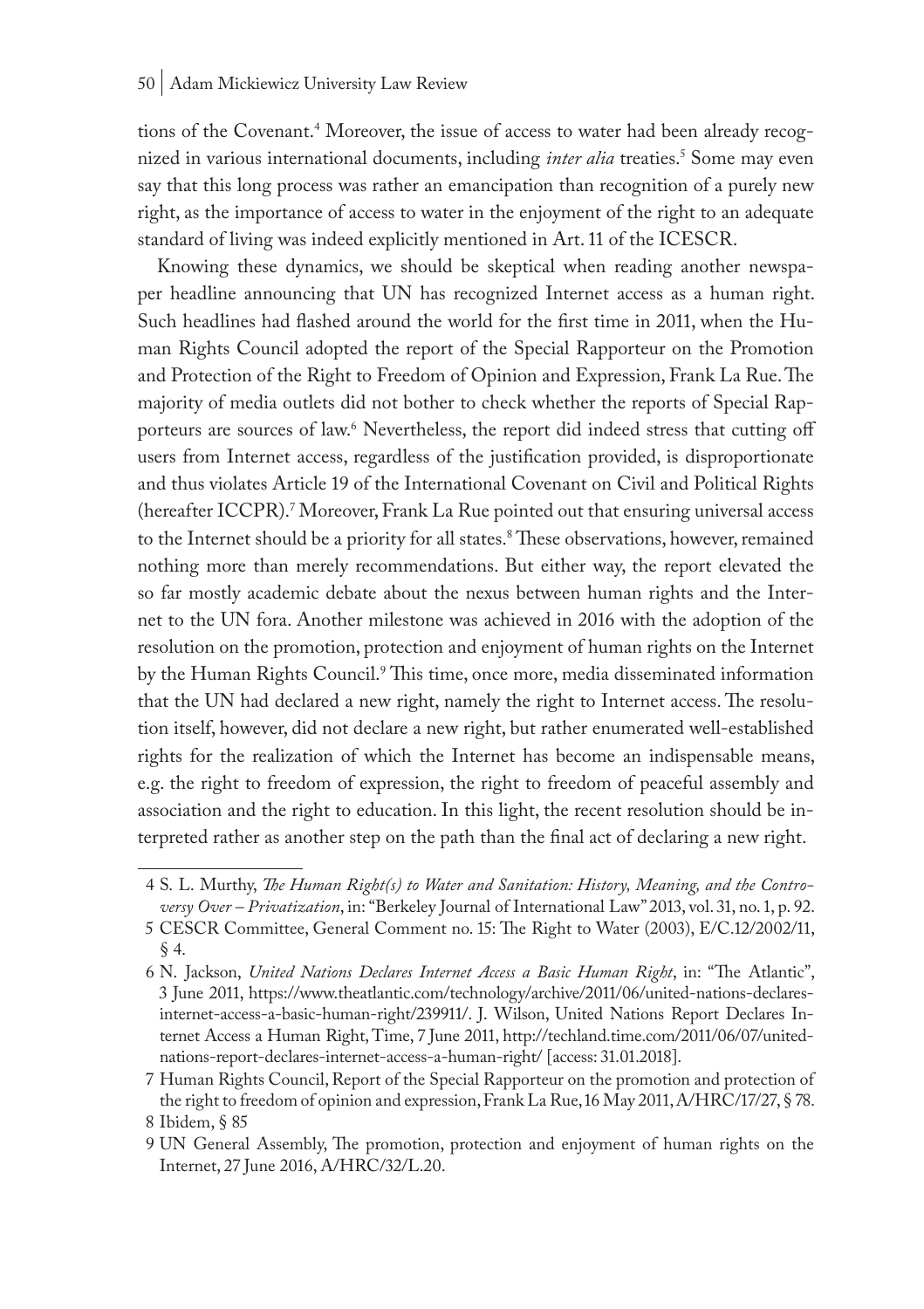Some may express their doubts whether we are witnessing this process at all. The arguments of critics are well known and were pointed out by *inter alia* P. de Hert & D. Kloza<sup>10</sup> or V. Cerf.<sup>11</sup> Nevertheless, those arguments did not stop the Human Rights Council from bringing up this issue in 2016 and adopting the abovementioned resolution without a vote .<sup>12</sup> Another sign that we may be witnessing this process is the presence of Internet-related issues in the works of the UN treaty-based bodies. Internet access is frequently mentioned by most of them in various contexts when formulating recommendations. Suffice to say that the Internet appears in those recommendations much more frequently than, for instance, electricity which is repeatedly claimed to be a service so necessary for human beings that it should be recognized as a separate human right.<sup>13</sup> Even more compelling is the fact that the Internet-related recommendations formulated under the Universal Periodic Review (hereafter UPR) mechanism are as numerous as those related to the right to food and the right to water – both of which are relatively well-established human rights. For instance, in 2016 18 recommendations concerning the Internet were formulated, 21 regarding right to food and 31 related to the right to water.

Further parts of this study are devoted to a comprehensive analysis of the recommendations formulated by the UN treaty-based bodies in the period between 2007 and 2017. The results may shed new light on the scope and normative content of the potential right to Internet access as well as answer the question of whether we are indeed witnessing the process a new right being recognized. Section 2 of the study is devoted to a quantitative analysis of the concluding observations adopted by under the UN treaty-based reporting mechanisms, which is supplemented by the overview of the recommendations formulated within the UPR mechanism. Section 3 provides a detailed insight into the content of the recommendations (qualitative analysis). In Section 4 the author proposes that Article 15(1)b of the ICESCR (the right to benefit from scientific progress and its applications) is the provision that may serve as a legal departure point for the conceptualization of the right to Internet access.

<sup>10</sup> P. De Hert, D. Kloza, *Internet (access) as a new fundamental right. Inflating the current rights framework?*, in: "European Journal of Law and Technology", 2012, no. 3.

<sup>11</sup> V. G. Cerf, *Why Internet Access is a Human Right: What We Can Do To Protect It*, in: "The New York Times", 4 January 2012, http://www.nytimes.com/2012/01/05/opinion/internet-accessis-not-a-human-right.html [access: 31.01.2018].

<sup>12</sup> UN General Assembly, The promotion, protection and enjoyment of human rights on the Internet, 27 June 2016, A/HRC/32/L.20.

<sup>13</sup> S. Tully, *Access to Electricity as a Human Right*, in: "Netherlands Quarterly of Human Rights" 2006, vol. 24, no. 4, pp. 557–588. A. J. Bradbrook, J. C. Gardam, *Placing Access to Energy Services within a Human Rights Framework*, in: "Human Rights Quarterly" 2006, vol., pp. 389–415.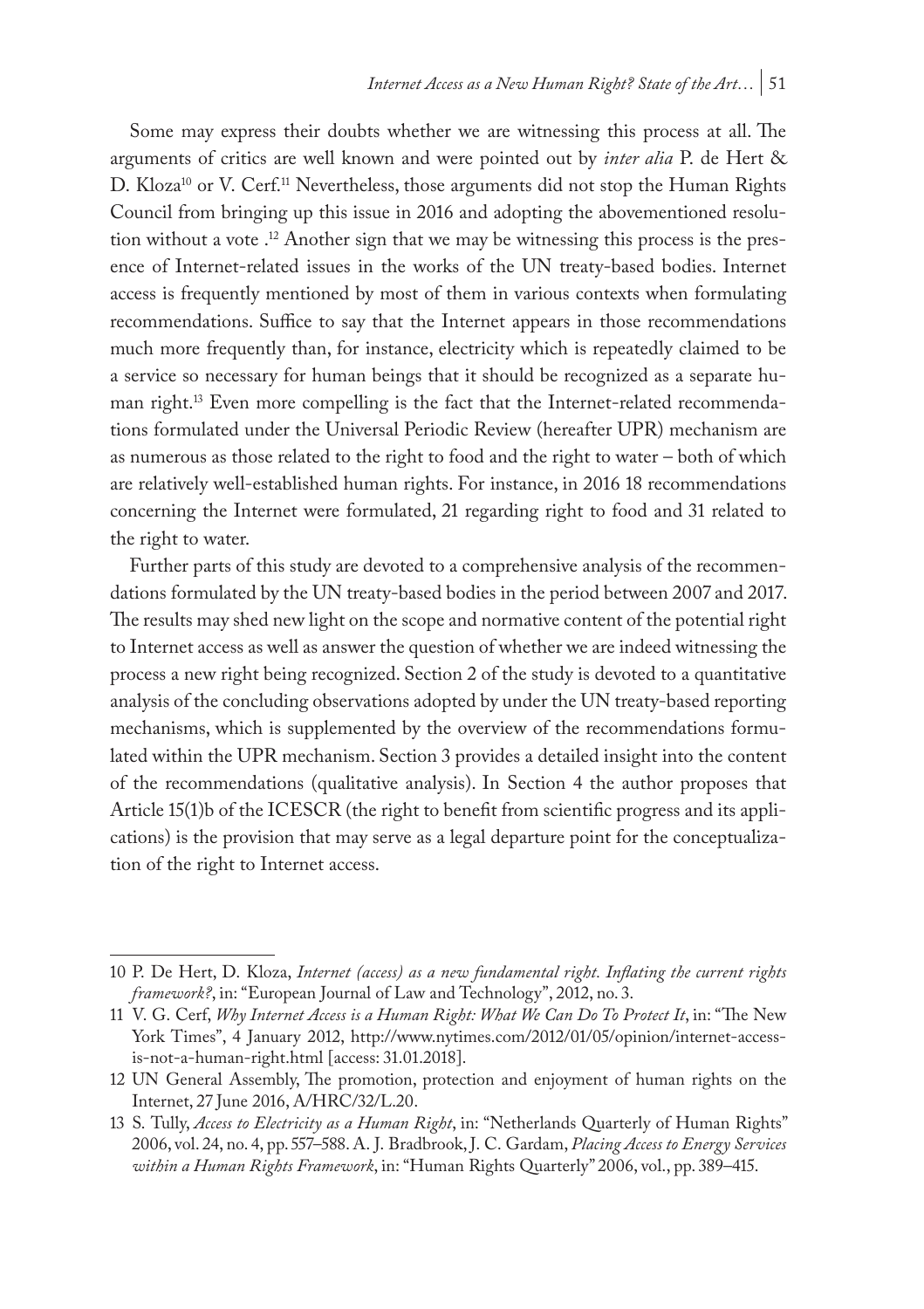# **Statistics Don't Lie? Internet Access in the Works of UN Treaty-Based Bodies and the UPR**

The issue of the Internet, in various contexts, appears in the concluding observations of the following committees: the Human Rights Committee (HR Committee), the Committee on Economic, Social and Cultural Rights (hereafter CESCR Committee); the Committee on the Elimination of Racial Discrimination (hereafter CERD Committee), the Committee on the Elimination of Discrimination against Women (hereafter CEDAW Committee), Committee on the Rights of the Child (hereafter CRC Committee), and the Committee on the Rights of Persons with Disabilities (hereafter CRPD Committee).14 All in all, between 2007 and 2017 committees mentioned the word 'Internet' in 246 recommendations. The most active in this matter is the CRC, with 154 recommendations<sup>15</sup> while at the other extreme the Committee on Migrant Workers made only one recommendation.<sup>16</sup> The busiest period for the committees was 2012 (44 recommendations) and 2013 (36 recommendations), which might have been a temporary effect the Frank La Rue's report adopted in May 2011. Interestingly, 2012 was also a the peak for the CRC's activity and the following years witnessed increasing interest in the nexus between human rights and the Internet among the other committees, mainly the CERD, CESCR, CEDAW and CRPD. In this light, 2017 is marked by shocking decline in addressing the implications of the Internet for human rights. There might be two explanations – either the issue of Internet access has finally been integrated into the existing human rights framework or we are undergoing a so-called 'Internet winter' and after a period of silence, the issue will be taken up again in the future.<sup>17</sup>

<sup>14</sup> Two UN treaty bodies, namely the Committee against Torture (CAT) and the Committee on Migrant Workers (CMW), were excluded from detailed analysis due to their little interest in Internet-related issues. Nevertheless, the CAT Committee sometimes recommends that concluding observations as well as other documents and training tools be disseminated via the Internet (e.g. official websites). See: CAT Committee, Concluding observations: Germany (2011), CAT/C/DEU/CO/5, § 37.

<sup>15</sup> This number does not include another 177 recommendations formulated by the CRC Committee within the monitoring procedures under the Optional Protocols to the Convention. They were excluded from statistics as they substantively overlap with recommendations adopted by the Committee under the procedure of monitoring the implementation of the CRC itself.

<sup>16</sup> Committee recommended to guarantee the right to vote of Filipino migrant workers living abroad by introducing Internet voting. See: CMW Committee, Concluding observations on the second periodic report of the Philippines (2014), CMW/C/PHL/CO/2, § 39.

<sup>17</sup> This thesis builds upon the analogy with the period of 'AI winter' in the 1980s. Progress in the development of artificial intelligence (AI) in the 1970s sparked optimism among the scientists, however the following decade failed to bring any breakthrough. It resulted in disillusionment and decreasing interest in the field of the AI. See: J. Hendler, *Where Are All the Intelligent Agents?*, "IEEE Intelligent Systems", 2007, vol. 22 no. 3, pp. 2–3 https://doi.org/doi: 10.1109/ MIS.2007.62. Some authors indicate that currently we are witnessing an 'AI spring'. J. Markoff, *Behind Artificial Intelligence, a Squadron of Bright Real People*, in "The New York Times", 14 Oc-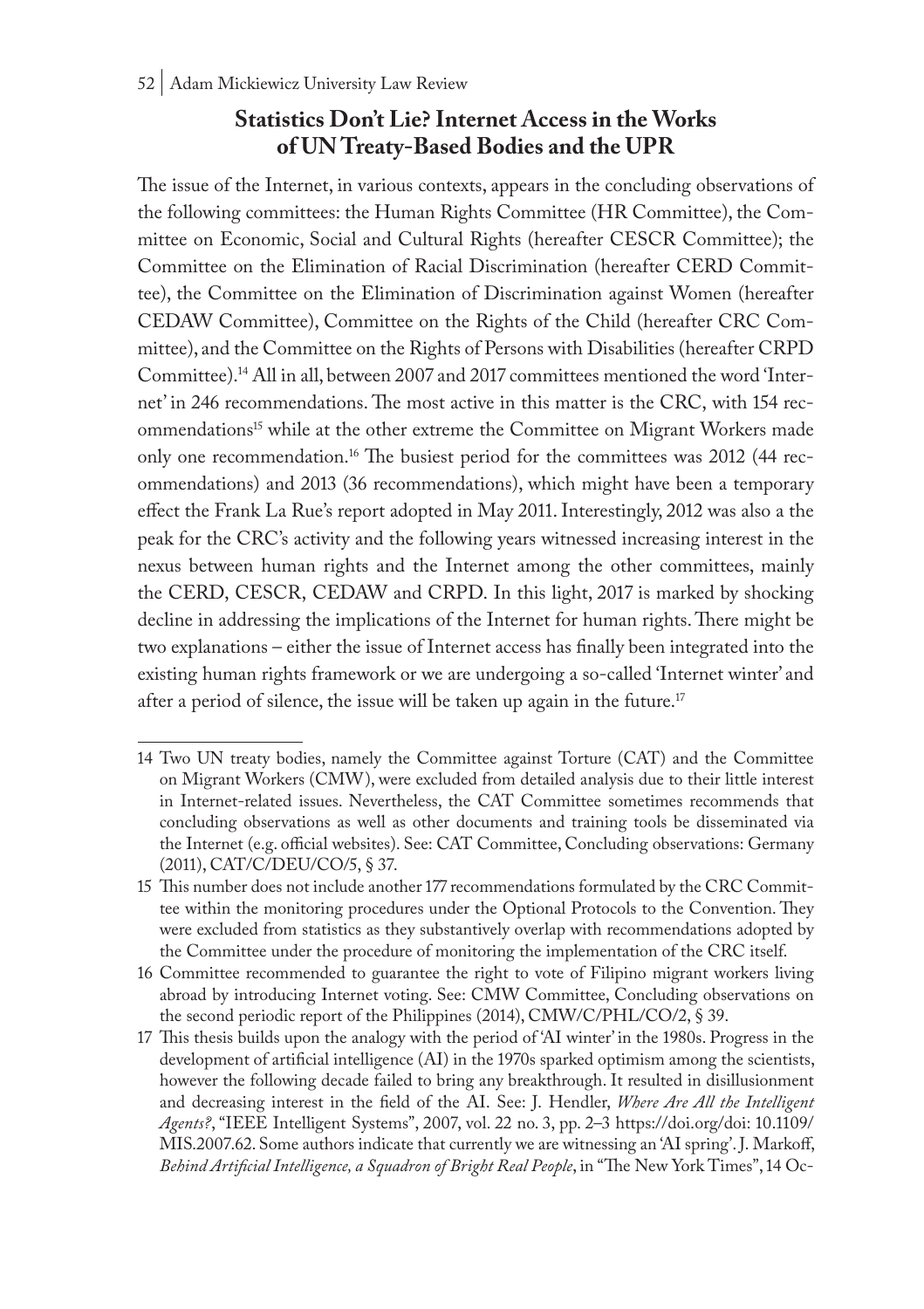*Internet Access as a New Human Right? State of the Art…* | 53

| Committee    | 2017           | 2016           | 2015           | 2014           | 2013           | 2012           | 2011           | 2010           | 2009     | 2008           | 2007         | Overall |
|--------------|----------------|----------------|----------------|----------------|----------------|----------------|----------------|----------------|----------|----------------|--------------|---------|
| <b>CRC</b>   | 1              | 7              | 9              | 12             | 25             | 37             | 19             | 15             | 11       | 5              | 13           | 154     |
| <b>CERD</b>  | 1              | $\overline{2}$ | 5              | 3              | $\overline{4}$ | $\overline{2}$ | $\mathbf{1}$   | 3              | 1        | 2              | $\theta$     | 24      |
| <b>CEDAW</b> | 1              | 1              | 2              | 6              | 1              | 1              | $\theta$       | $\overline{2}$ | 1        | $\theta$       | 1            | 16      |
| <b>CCPR</b>  | $\overline{2}$ | 2              | $\overline{2}$ | $\theta$       | $\overline{2}$ | 3              | $\Omega$       | 1              | $\Omega$ | $\Omega$       | $\theta$     | 12      |
| <b>CESCR</b> | 1              | $\overline{4}$ | $\overline{5}$ | 4              | 1              | 1              | 1              | $\Omega$       | $\Omega$ | $\Omega$       | $\theta$     | 17      |
| <b>CRPD</b>  | 3              | 5              | $\Omega$       | $\overline{2}$ | 1              | $\Omega$       | $\theta$       | $\theta$       | $\Omega$ | $\theta$       | $\theta$     | 11      |
| <b>CMW</b>   | $\theta$       | $\theta$       | $\theta$       | 1              | $\theta$       | $\Omega$       | $\theta$       | $\theta$       | $\Omega$ | $\Omega$       | $\theta$     | 1       |
| <b>CAT</b>   | $\theta$       | $\theta$       | $\theta$       | 1              | $\overline{2}$ | $\Omega$       | $\overline{4}$ | 1              | $\Omega$ | $\Omega$       | $\mathbf{1}$ | 9       |
| HRC (UPR)    | <b>ND</b>      | 18             | 36             | 40             | 33             | 17             | 6              | 19             | 7        | $\overline{2}$ | $\theta$     | 178     |
| Overall      | 9              | 39             | 59             | 69             | 69             | 61             | 31             | 41             | 20       | 9              | 15           | 422     |

Table 1. The overall number of recommendations mentioning the word 'Internet' that were adopted by the UN treaty-based bodies and formulated by the states under the procedure of Universal Periodic Review in the period 2007–2017. The numbers reflect the total amount of recommendations that mentioned the Internet (i.e. it may have happened that one concluding observations includes more than one Internet-related recommendation).

One may say that the presented numbers are too scarce to make any argument regarding potential recognition of a new human right.<sup>18</sup> Indeed, these numbers indicate that if we are witnessing any such process, we are at the very beginning. However, adding recommendations formulated during the interactive dialogue of the UPR almost doubles the number to 422. Interestingly, since 2014 there have been more recommendations concerning the Internet formulated under the UPR mechanism than within the reporting procedures under the respective human rights treaties. It seems that under the UPR this issue serves as a double-edged sword – democratic states urge autocratic states to ensure freedom of expression and access to information on the Internet (by *inter alia* the abolishment of censorship),<sup>19</sup> while non-democratic regimes

tober 2005, http://www.nytimes.com/2005/10/14/technology/behind-artificial-intelligence-asquadron-of-bright-real-people.html [access: 31:01.2018].

<sup>18</sup> The amount of concluding observations that are adopted annually differs among UN treaty bodies. For instance, in case of CMW Committee this number does not exceed 10, for CE-SCR Committee and HR Committee it remains between 15 and 20, and the most active are CEDAW Committee, CERD Committee and CRC Committee with more than 20 (including concluding observations adopted within the reporting procedure under the Optional Protocols to the CRC, this amount almost doubles).

<sup>19</sup> See for instance: HRC, Universal Periodic Review: Turkmenistan (2013), A/HRC/24/3, par. 112.62. HRC, Universal Periodic Review: Tajikistan (2016), A/HRC/33/11, § 118.56.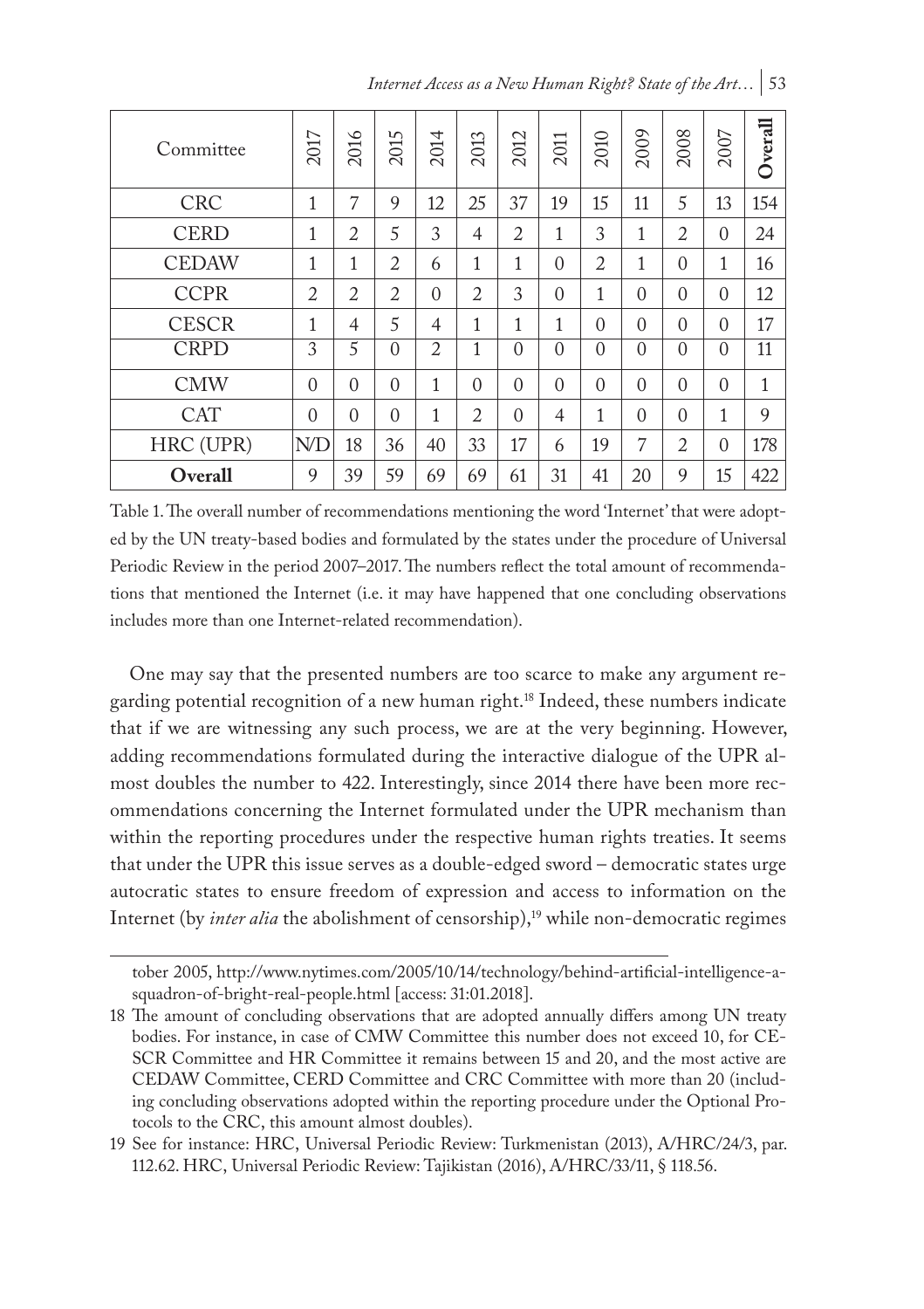(e.g. Iran, China, Libya) recommend that Western democracies intensify efforts to combat xenophobia,<sup>20</sup> Islamophobic propaganda<sup>21</sup> etc. in cyberspace. Approximately 68% of these recommendations were accepted by the states, which indicates the general consensus in this matter (to compare, the percentage of total recommendations accepted exceeded 66% at the end of 2017). Leaving aside numbers, it is worth investigating the content of the recommendations. As the UPR recommendations very frequently refer to or follow the ones adopted by the UN treaty-based bodies, further analysis will be limited to the latter.

# **The Content of Internet-Related Recommendations Formulated by the UN Treaty-Based Bodies**

The CRC Committee most commonly urges state parties to combat child pornography and the sexual exploitation of children on the Internet (e.g. recruitment for prostitution), cyberbullying<sup>22</sup> and grooming.<sup>23</sup> On various occasions the Committee has emphasized the necessity of adopting a law that specifies the obligations of Internet Service Providers (ISPs) if child pornography is detected<sup>24</sup> and of strengthening the mechanisms for monitoring and prosecuting ICT-related violations of children rights.25 States parties frequently receive recommendations to educate children on Internet safety as well as to raise awareness among parents, guardians and teachers about opportunities and risks relating to the use of Internet and other ICT technologies, e.g. Internet addiction.26

The second most active is the CERD Committee. It frequently recommends combatting the proliferation of racism and hate speech in the media, particularly through the

<sup>20</sup> HRC, Universal Periodic Review: Sweden (2015), A/HRC/29/13, par. 145.60, 145.76, 145.80, 147.13, 145.77.

<sup>21</sup> HRC, Universal Periodic Review: Finland (2012), A/HRC/21/8, § 90.4.

<sup>22</sup> CRC Committee, Concluding observations: Maldives (2016), CRC/C/MDV/CO/4–5, § 39.

<sup>23</sup> CRC Committee, Concluding observations: Austria (2012), CRC/C/AUT/CO/3–4, § 32.

<sup>24</sup> CRC Committee, Concluding observations: Malaysia (2007), CRC/C/MYS/CO/1, par. 102. More detailed recommendations on this matter are formulated by the CRC within the reporting procedure under the Optional Protocol to the Convention on the Rights of the Child on the sale of children, child prostitution and child pornography. For instance, CRC Committee recommended to adopt legislation that requires ISPs, telephone service providers and banking services to report the detection of pornographic content involving children. See: CRC Committee, Concluding observations: Portugal (2014), CRC/C/OPSC/PRT/ CO/1, § 30.

<sup>25</sup> CRC Committee, Concluding observations: Sweden (2015), CRC/C/SWE/CO/5, § 25.

<sup>26</sup> CRC Committee, Concluding observations: Republic of Korea (2012), CRC/C/KOR/CO/3–4, § 59.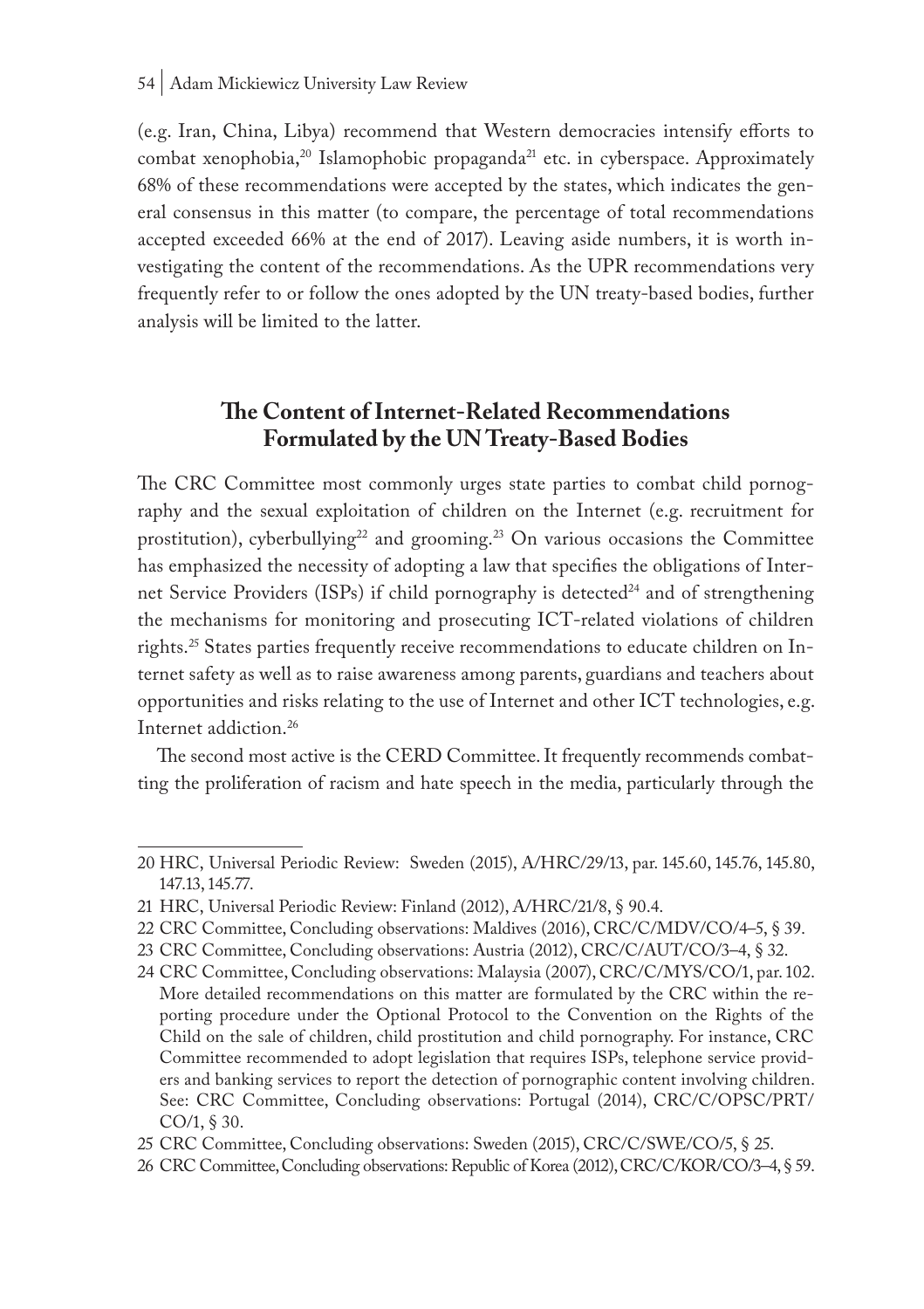Internet.<sup>27</sup> The Committee urged *inter alia* that relevant legislation should be adopted<sup>28</sup> (including criminal law provisions)<sup>29</sup>, that social media should be monitored<sup>30</sup> or, where appropriate, that websites devoted to inciting racial discrimination should be blocked.<sup>31</sup> The Committee encourages the active promotion of awareness of values such as diversity and non-discrimination by ISPs  $.32$  Considering the report submitted by Turkmenistan in 2012, the Committee noticed that Internet-based sources (e.g. blogs, websites) play an important role in the promotion of human rights concerning minorities and thus the state should refrain from restricting access to these sources.<sup>33</sup>

In the works of the CEDAW Committee, the Internet is considered as an important vehicle for the promotion of the Convention among women<sup>34</sup> and as a means of combatting gender-based stereotypes.<sup>35</sup> The Committee is aware of the fact that many Internet-based sources portray women as sexual objects, but at the same time notes that technology provides innovative measures that can considerably enhance dissemination of the concepts such as the equality of women and men.36 The Committee recommended on various occasions that countermeasures be taken against so-called 'Internet marriages' (Internet brides).37 Only recently did the Committee notice the potentially beneficial influence of e-administration on women's health and recommended that the state party ensure that rural, elderly and marginalized women receive appropriate digital education and are therefore able to register for a health appointment via the Internet.<sup>38</sup> Moreover, the Committee stated that the Estonian government shall ensure that these groups have adequate Internet access.<sup>39</sup> When considering the report submitted by Ukraine, the Committee recommended improving the access of women and girls to the ICT by enrolling them in computer literacy programmes.<sup>40</sup>

<sup>27</sup> CERD Committee, Concluding observations: Serbia (2018), CERD/C/SRB/CO/2–5, par. 14.

<sup>28</sup> CERD Committee, Concluding observations: New Zealand (2013), CERD/C/NZL/CO/18–20, § 9.

<sup>29</sup> CERD Committee, Concluding observations: Germany (2008), CERD/C/DEU/CO/18, § 16.

<sup>30</sup> CERD Committee, Concluding observations: Republic of Korea (2012), CERD/C/KOR/ CO/15–16, § 10.

<sup>31</sup> CERD Committee, Concluding observations: Germany (2015), CERD/C/DEU/CO/19–22, § 9.

<sup>32</sup> CERD Committee, Concluding observations: Netherlands (2015), CERD/C/NLD/CO/19–21, § 12.

<sup>33</sup> CERD Committee, Concluding observations: Turkmenistan (2012), CERD/C/TKM/CO/6–7, § 25.

<sup>34</sup> CEDAW Committee, Concluding observations: Tuvalu (2009), CEDAW/C/TUV/2, § 18.

<sup>35</sup> CEDAW Committee, Concluding observations: Malta (2010), CEDAW/C/MLT/CO/4, § 19.

<sup>36</sup> CEDAW Committee, Concluding observations: Bolivarian Republic of Venezuela (2014), CEDAW/C/VEN/7–8, § 17.

<sup>37</sup> CEDAW Committee, Concluding observations: Cameroon (2014), CEDAW/C/CMR/ CO/4–5, § 21. CEDAW Committee, Concluding observations: Senegal (2015), CEDAW/C/ SEN/3–7, § 23.

<sup>38</sup> CEDAW Committee, Concluding observations: Estonia (2016), CEDAW/C/EST/CO/5–6, § 31(d). 39 Ibid*.*

<sup>40</sup> CEDAW Committee, Concluding observations: Ukraine (2017), CEDAW/C/UKR/8, § 37(e).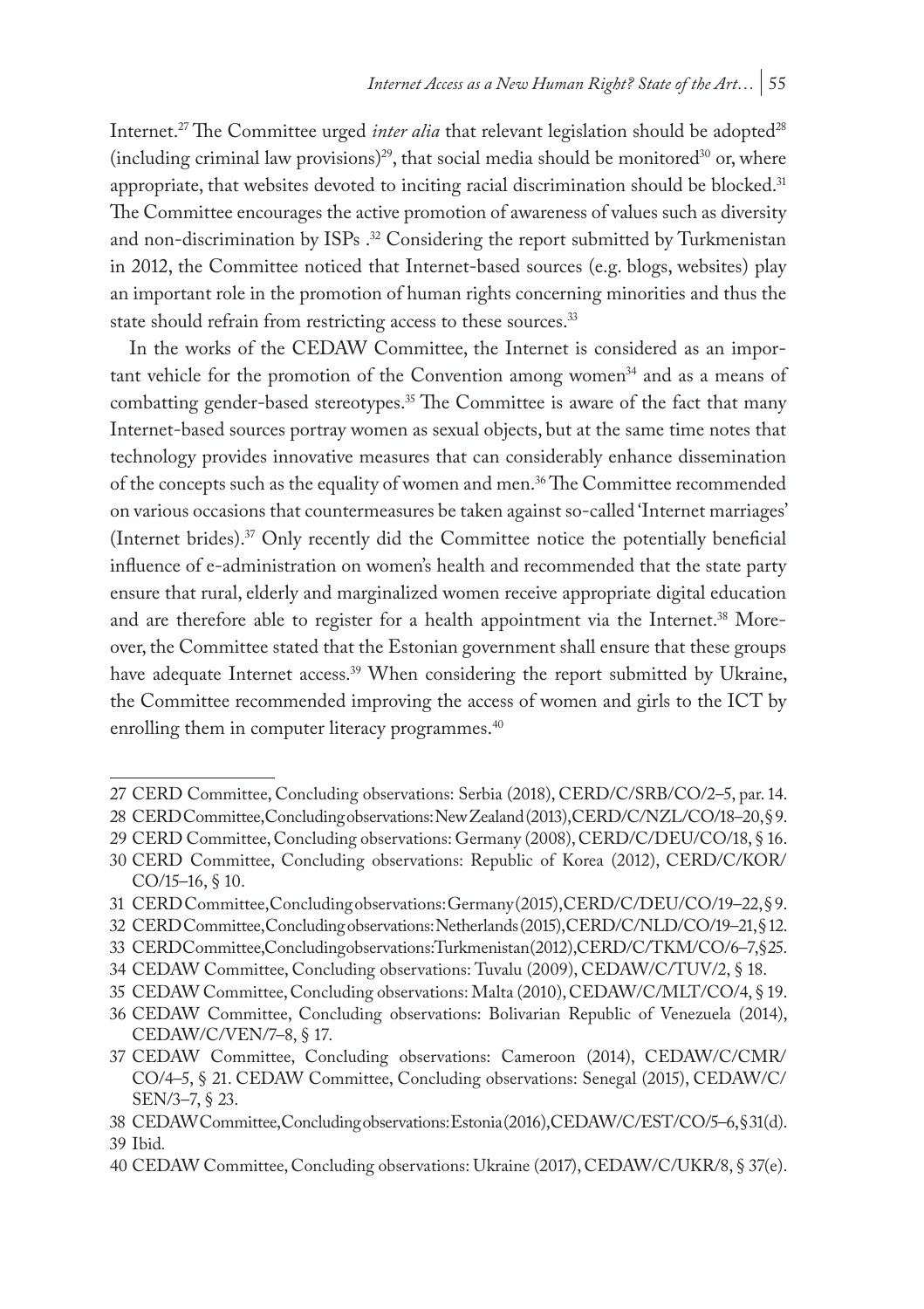#### 56 | Adam Mickiewicz University Law Review

The CRPD Committee has only recently recognized the vast opportunities that the Internet brings for persons with disabilities, but was among most active in this matter in 2016 and 2017. The majority of recommendations concern dissemination of the concluding observations *inter alia* via Internet (in accessible formats).41 However, there are also numerous recommendations urging that access to information be provided for persons with disabilities via the Internet on an equal basis with others (so-called web accessibility).<sup>42</sup> Considering the report submitted by Canada, the Committee recommended promoting and facilitating the use of accessible formats, modes and means of communication as well as to provide software and assistive devices to all persons with disabilities.43 Moreover, the Canadian government was encouraged to redouble its efforts to ensure that services offered by the private entities through the Internet remain accessible to all.<sup>44</sup>

Paradoxically, although the Internet is frequently classified as a means of communication, the HR Committee relatively rarely formulates recommendations that refer to the ICT. Nearly all of them concern the tension between combating racial and religious hatred and the freedom to seek, receive and impart information.<sup>45</sup> Interestingly, only once has the Committee pointed out the implications of Internet use on privacy.46 On one occasion the Committee stressed the role of social networks in exercising the right to freedom of expression.<sup>47</sup>

The CESCR Committee brought up the issue of the Internet in 2013 and since then remains among the most active UN treaty-based bodies in this matter. The Committee's recommendations can be grouped into two categories. The first one considers the Internet from the perspective of the right to education and the second one through the prism of cultural rights. Regarding the obligations derived from the right to education, the Committee recommended setting up educational and information centers that focus on the use of ICT and the Internet,<sup>48</sup> in particular for disadvantaged and marginalized groups, e.g. indigenous peoples<sup>49</sup> or people living in

<sup>41</sup> CRPD Committee, Concluding observations: Honduras (2017), CRPD/C/HND/CO/1, § 74.

<sup>42</sup> CRPD Committee, Concluding observations: Republic of Korea (2014), CRPD/C/KOR/ CO/1, par. 18. CRPD Committee, Concluding observations: Armenia (2017), CRPD/C/ ARM/CO/1, § 36.

<sup>43</sup> CRPD Committee, Concluding observations: Canada (2017), CRPD/C/CAN/CO/1, § 40(b).

<sup>44</sup> Ibidem, § 40(c).

<sup>45</sup> HR Committee, Concluding observations: Bosnia and Herzegovina (2017), CCPR/C/BIH/ CO/3, § 22. HR Committee, Concluding observations: Cameroon (2017), CCPR/C/CMR/ CO/5, § 42.

<sup>46</sup> HR Committee, Concluding observations: Islamic Republic of Iran (2011), CCPR/C/IRN/ CO/3, § 27.

<sup>47</sup> HR Committee, Concluding observations: Tajikistan (2013), CCPR/C/TJK/CO/2, § 22.

<sup>48</sup> CESCR Committee, Concluding observations: Ecuador (2012), E/C.12/ECU/CO/3, § 34.

<sup>49</sup> CESCR Committee, Concluding observations: Guatemala (2014), E/C.12/GTM/CO/3, § 27.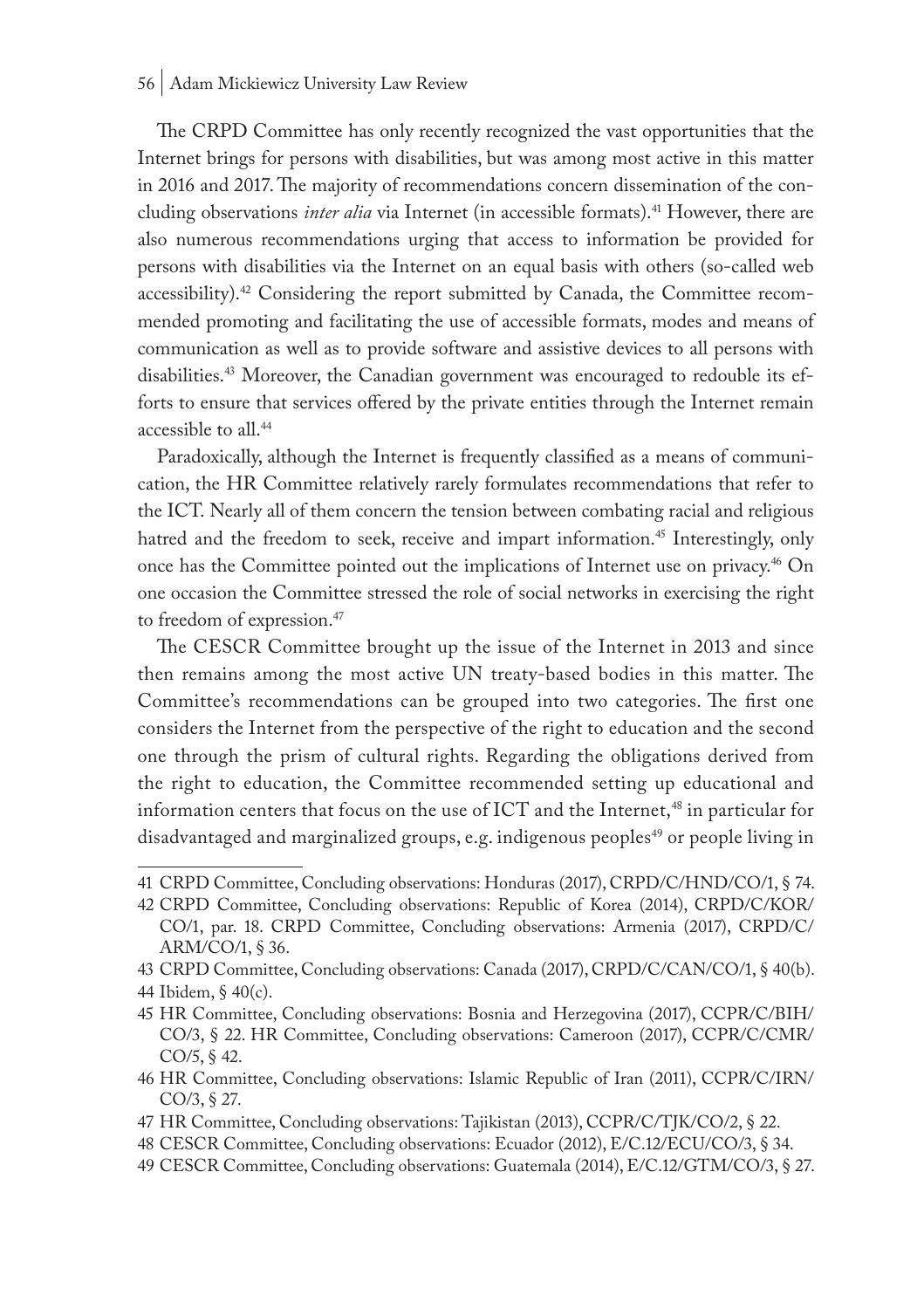rural and remote areas.50 The Committee recognized on various occasions the beneficial effect of the Internet on the enjoyment of cultural rights. Thus, the Committee recommended expanding the availability of the Internet across the country<sup>51</sup> and intensifying efforts aimed at expanding broadband Internet access, in particular to rural areas.52 In 2011 the Committee urged that the practice of censoring electronic communication and blocking of the Internet should cease. In the following years the Committee stressed that respect for the freedom of expression is a precondition for enjoying the right to take part in cultural life.<sup>53</sup>

Analysis of the recommendations formulated by the UN treaty bodies indicates that we can distinguish two major dimensions of Internet access: freedom of expression in cyberspace (covered mostly by the CRC, CERD, CRPD, CCPR and CEDAW Committees) and physical access to the Internet (covered mostly by the CESCR, CRPD and CEDAW Committees). The latter encompasses infrastructure (e.g. broadband infrastructure), various facilities (e.g. educational and information centers), services (e.g. e-administration, e-voting) and technological accommodations (e.g. assistive devices for persons with disabilities). Although recommendations concerning freedom of expression on the Internet prevail in terms of quantity, however, the second group has been rapidly increasing since 2014. Moreover, under the UPR mechanism there are state delegations that formulate recommendations regarding the expansion the Internet infrastructure.54

# **Internet Access as a Human Right – Do We Have any Legal Grounds?**

Assuming that we are indeed witnessing the process of a new human right being recognized, one may ask for the legal grounds in the existing international human rights law. Undoubtedly, having a legal foothold in the international human rights treaty that encompasses both dimensions of Internet access makes it more likely to happen. As the analysis of the works of the CESCR Committee has shown, obligations derived from the so-called cultural rights (Art. 15 of the ICESCR) have already been interpreted widely enough for the purpose of defining a right to Internet access. The Committee

<sup>50</sup> CESCR Committee, Concluding observations: Poland (2016), E/C.12/POL/CO/6, § 56.

<sup>51</sup> CESCR Committee, Concluding observations: Lithuania (2014), E/C.12/LTU/CO/2, § 25. CESCR Committee, Concluding observations: Uzbekistan (2014), E/C.12/UZB/CO/2, § 26.

<sup>52</sup> CESCR Committee, Concluding observations: Ireland (2013), E/C.12/IRL/CO/3, § 34.

<sup>53</sup> CESCR Committee, Concluding observations: Sudan (2015), E/C.12/SDN/CO/2, § 56.

<sup>54</sup> HRC, Universal Periodic Review: Rwanda (2016), A/HRC/31/8, § 133.34. HRC, Universal Periodic Review: Cuba (2013), A/HRC/24/16, § 170.196, § 170.198. HRC, Universal Periodic Review: Turkmenistan (2013), A/HRC/24/3, § 112.65.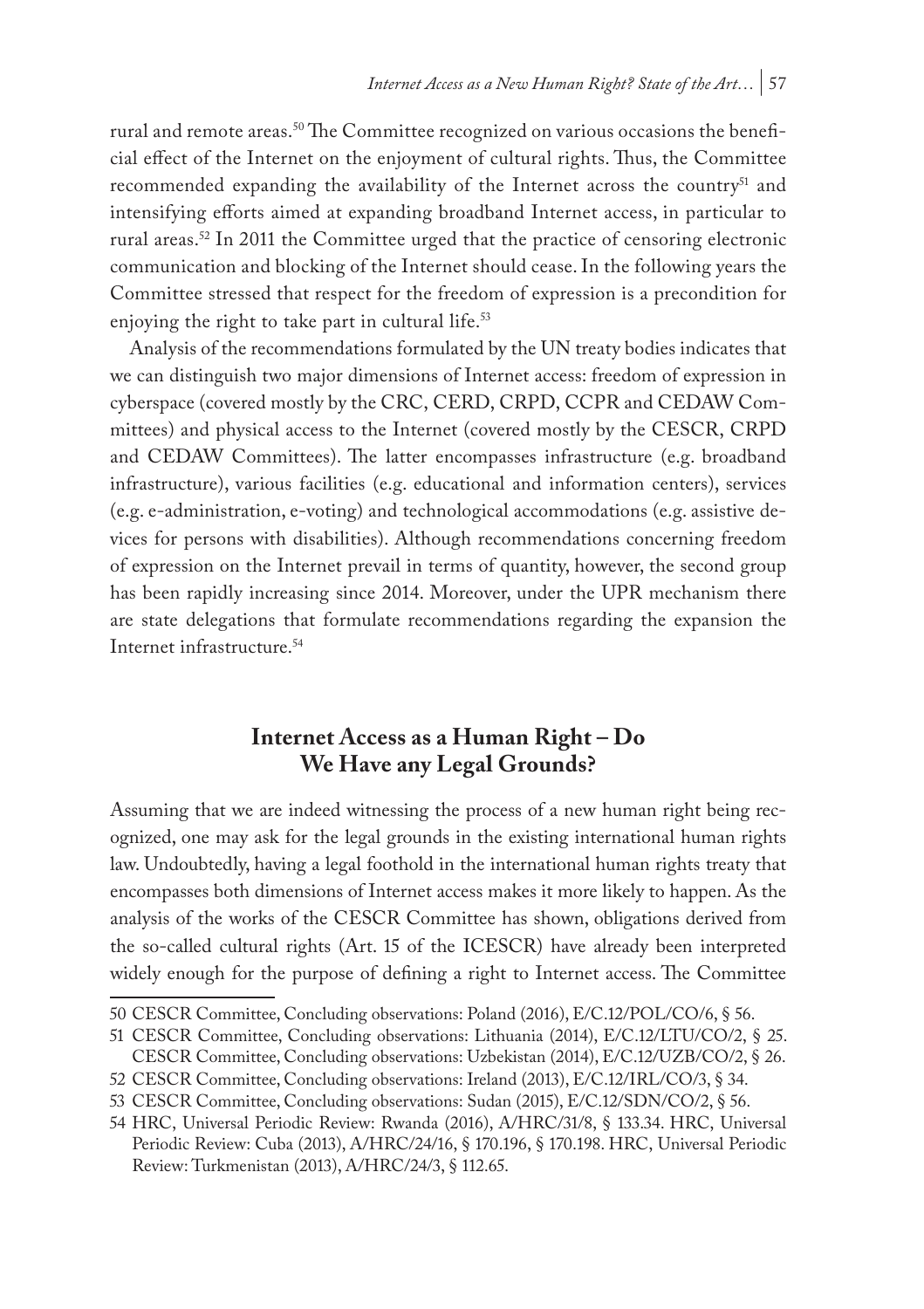frequently stresses the importance of freedom of expression in exercising cultural rights and on various occasions specifically addressed the Internet.55 The activity of the Committee is even greater in the case of expanding infrastructure across the country<sup>56</sup> and ensuring affordability of Internet access.<sup>57</sup>

It may be that hitherto forgotten Art. 15(1)b of the ICESCR that established the right to benefit from scientific progress and its applications (hereafter RBSP) will be rediscovered for this purpose. By now, there is neither a General Comment providing the Committee's interpretation, nor much interest from the academics in this matter.58 In 2009 a group of experts adopted the Venice Statement on the Right to Enjoy the Benefits of Scientific Progress and its Applications that sheds some light on the normative content of Art. 15(1)b, however the document includes – as the authors stressed at its very beginning – only preliminary findings and proposals.<sup>59</sup> Although the document does not mention *expressis verbis* the Internet, it refers to the applications of scientific progress and the Internet is undoubtedly one of them. Thus, if the right to Internet access is ever to be recognized, it may emancipate from the RBSP – as was the case with the emancipation of the right to water from the right to an adequate standard of living (Art. 11 of the ICESR).

# **Concluding Remarks**

As the analysis has shown, the Internet is a matter of concern for the UN treatybased bodies. Although the Internet is a relatively new technology, the number of recommendations concerning it is much higher than those addressing, for instance, access to electricity. Although recommendations formulated in the context of other "emancipated" rights, namely the right to food and the right to water, are being adopted by the UN treaty-based bodies more frequently, this difference almost completely disappears in the case of the UPR recommendations. As under the UPR procedure there are representatives of states, not the group of independent experts,

<sup>55</sup> CESCR Committee, Concluding observations: Sudan (2015), E/C.12/SDN/CO/2, § 56. CE-SCR Committee, Concluding observations: Turkmenistan (2011), E/C.12/TKM/CO/1, § 29.

<sup>56</sup> CESCR Committee, Concluding observations: Philippines (2016), E/C.12/PHL/CO/5–6, § 58. CESCR Committee, Concluding observations: Kenya (2016), E/C.12/KEN/CO/2–5, § 62.

<sup>57</sup> CESCR Committee, Concluding observations: Gambia (2015), E/C.12/GMB/CO/1, § 29.

<sup>58</sup> There are, nevertheless, some studies. See: Audrey R. Chapman, Towards an Understanding of the Right to Enjoy the Benefits of Scientific Progress and Its Applications, Journal of Human Rights, 2009, 8, pp. 1–36.

<sup>59</sup> Venice Statement on the Right to Enjoy the Benefits of Scientific Progress and its Applications , adopted during the conference that was held in Venice, Italy on 16–17 July 2009. For the full text vid.: https://www.aaas.org/sites/default/files/VeniceStatement\_July2009.pdf.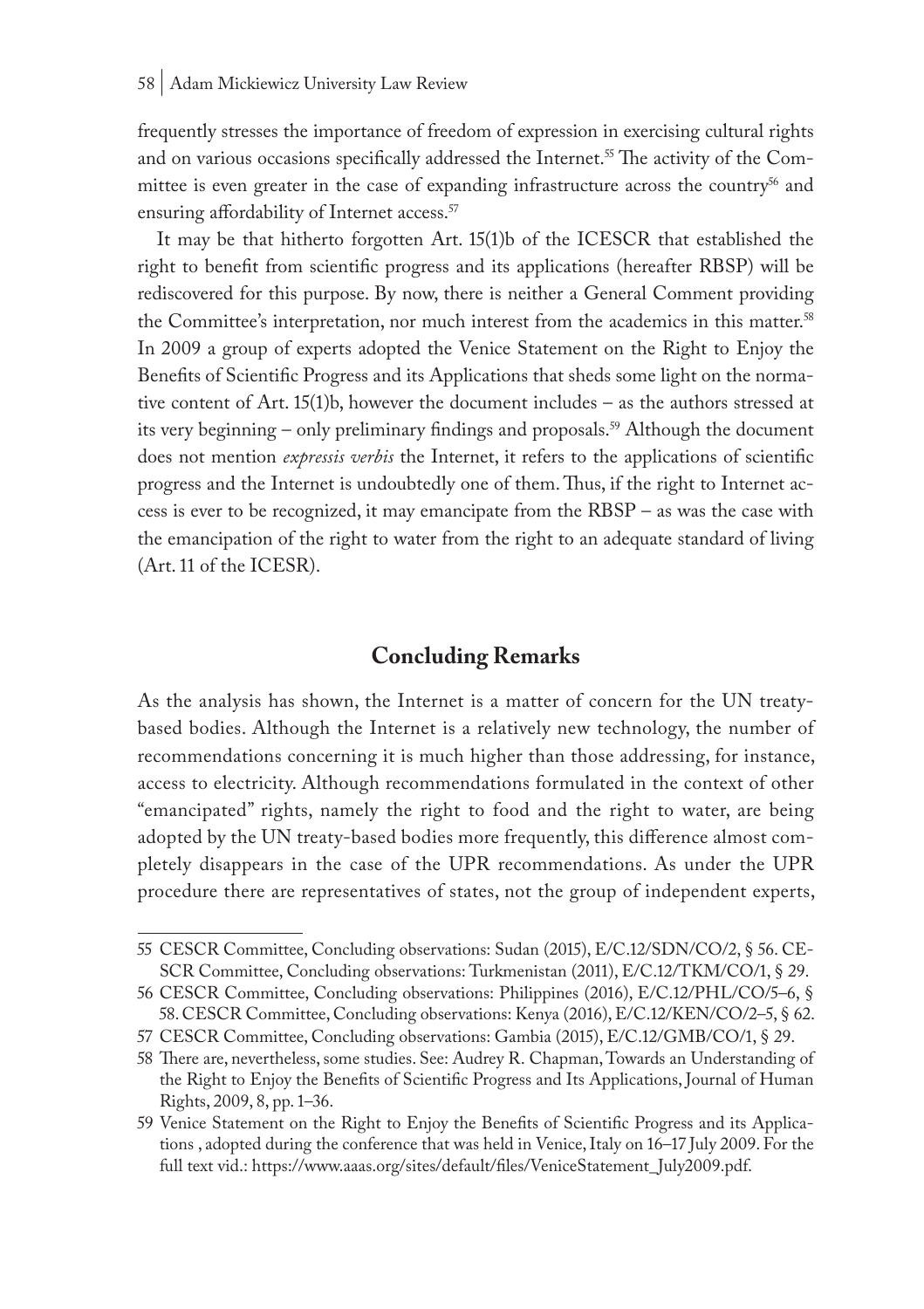who are formulating recommendations, the emphasis that is being put on Internetrelated issues indicates the growing consensus of the states on the scope of treatybased obligations related to this new technology. Moreover, those recommendations are not limited to the duty of non-interference, but stress the necessity of expanding Internet infrastructure, ensuring its affordability, and the importance of building digital literacy in the society, particularly in the most disadvantaged and marginalized groups. Of course, it may take years, or even decades, until international community finally defines the normative content of the new right, nevertheless current developments allow us to claim that we may be indeed witnessing a process of a new human right being recognized, or rather forged.

#### **Literature**

- Bradbrook A. J., Gardam J. C., *Placing Access to Energy Services within a Human Rights Framework*, "Human Rights Quarterly" 2006, vol. 28.
- Cerf V. G., *Why Internet Access is a Human Right: What We Can Do To Protect It*, "The New York Times", 4 January 2012.
- CESCR Committee, General Comment no. 15: The Right to Water (2003), E/C.12/2002/11.
- Chapman A. R., *Towards an Understanding of the Right to Enjoy the Benefits of Scientific Progress and Its Applications*, "Journal of Human Rights", 2009, vol. 8.
- De Hert P., Kloza D., *Internet (access) as a new fundamental right. Inflating the current rights framework?*, "European Journal of Law and Technology" 2012, no. 3.
- Gleick P. H., *The human right to water*, "Water Policy" 1998, no. 1.
- Hendler J., *Where Are All the Intelligent Agents?*, "IEEE Intelligent Systems" 2007, vol. 22, no. 3.
- HRC, Report of the Special Rapporteur on the promotion and protection of the right to freedom of opinion and expression, Frank La Rue, 16 May 2011, A/HRC/17/27.
- Jackson N., *United Nations Declares Internet Access a Basic Human Right*, "The Atlantic", 3 June 2011, https://www.theatlantic.com/technology/archive/2011/06/united-nationsdeclares-internet-access-a-basic-human-right/239911/ [access: 31.01.2018].
- Markoff J., *Behind Artificial Intelligence, a Squadron of Bright Real People*, "The New York Times", 14 October 2005, http://www.nytimes.com/2005/10/14/technology/behindartificial-intelligence-a-squadron-of-bright-real-people.html [access: 31.01.2018].
- Murthy S. L., *The Human Right(s) to Water and Sanitation: History, Meaning, and the Controversy Over – Privatization*, "Berkeley Journal of International Law" 2013, vol. 31, no. 1.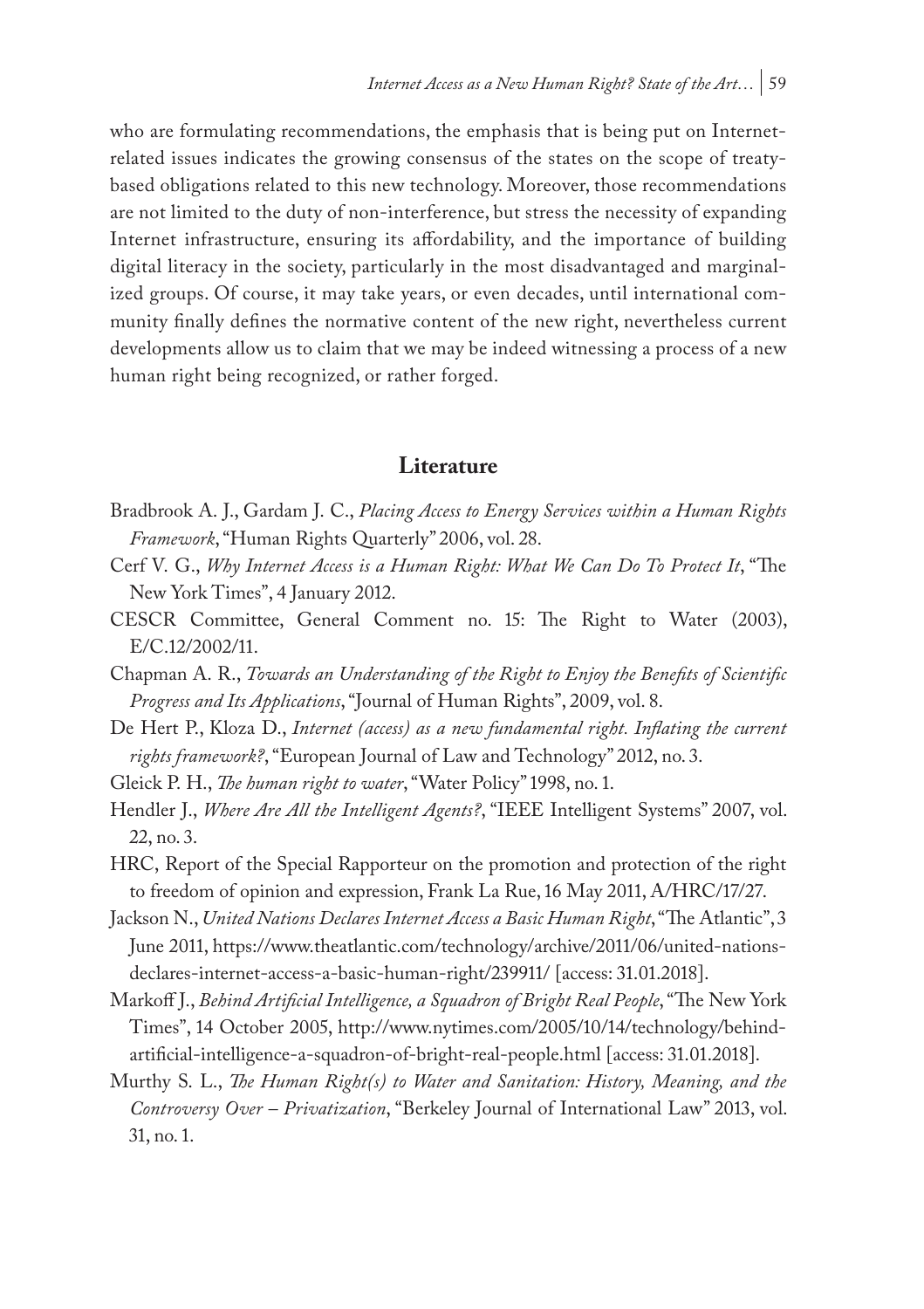- 60 | Adam Mickiewicz University Law Review
- Tully S., *Access to Electricity as a Human Right*, "Netherlands Quarterly of Human Rights" 2006, vol. 24/4.
- United Nations, Report of the United Nations: Water Conference in Mar del Plata, New York 1977.
- UN General Assembly, International Covenant on Economic, Social and Cultural Rights, 16 December 1966, United Nations, Treaty Series, vol. 993.
- UN General Assembly, The promotion, protection and enjoyment of human rights on the Internet, 27 June 2016, A/HRC/32/L.20.
- Venice Statement on the Right to Enjoy the Benefits of Scientific Progress and its Applications , adopted during the conference that was held in Venice, Italy on 16–17 July 2009.
- Wilson J., *United Nations Report Declares Internet Access a Human Right*, "Time", 7 June 2011, http://techland.time.com/2011/06/07/united-nations-report-declares-internetaccess-a-human-right/ [access: 31.01.2018].
- UN treaty-based bodies and UPR recommendations
- CAT Committee, Concluding observations: Germany (2011), CAT/C/DEU/CO/5.
- CEDAW Committee, Concluding observations: Bolivarian Republic of Venezuela (2014), CEDAW/C/VEN/7–8.
- CEDAW Committee, Concluding observations: Cameroon (2014), CEDAW/C/CMR/ CO/4–5.
- CEDAW Committee, Concluding observations: Estonia (2016), CEDAW/C/EST/ CO/5–6.
- CEDAW Committee, Concluding observations: Malta (2010), CEDAW/C/MLT/ CO/4.
- CEDAW Committee, Concluding observations: Senegal (2015), CEDAW/C/SEN/3–7.
- CEDAW Committee, Concluding observations: Tuvalu (2009), CEDAW/C/TUV/2.

CEDAW Committee, Concluding observations: Ukraine (2017), CEDAW/C/UKR/8.

- CERD Committee, Concluding observations: Germany (2008), CERD/C/DEU/CO/18.
- CERD Committee, Concluding observations: Germany (2015), CERD/C/DEU/ CO/19–22.
- CERD Committee, Concluding observations: Netherlands (2015), CERD/C/NLD/ CO/19–21.
- CERD Committee, Concluding observations: New Zealand (2013), CERD/C/NZL/ CO/18–20.
- CERD Committee, Concluding observations: Republic of Korea (2012), CERD/C/ KOR/CO/15–16.
- CERD Committee, Concluding observations: Serbia (2018), CERD/C/SRB/CO/2–5.

CERD Committee, Concluding observations: Turkmenistan (2012), CERD/C/TKM/CO/6–7.

CRC Committee, Concluding observations: Austria (2012), CRC/C/AUT/CO/3–4.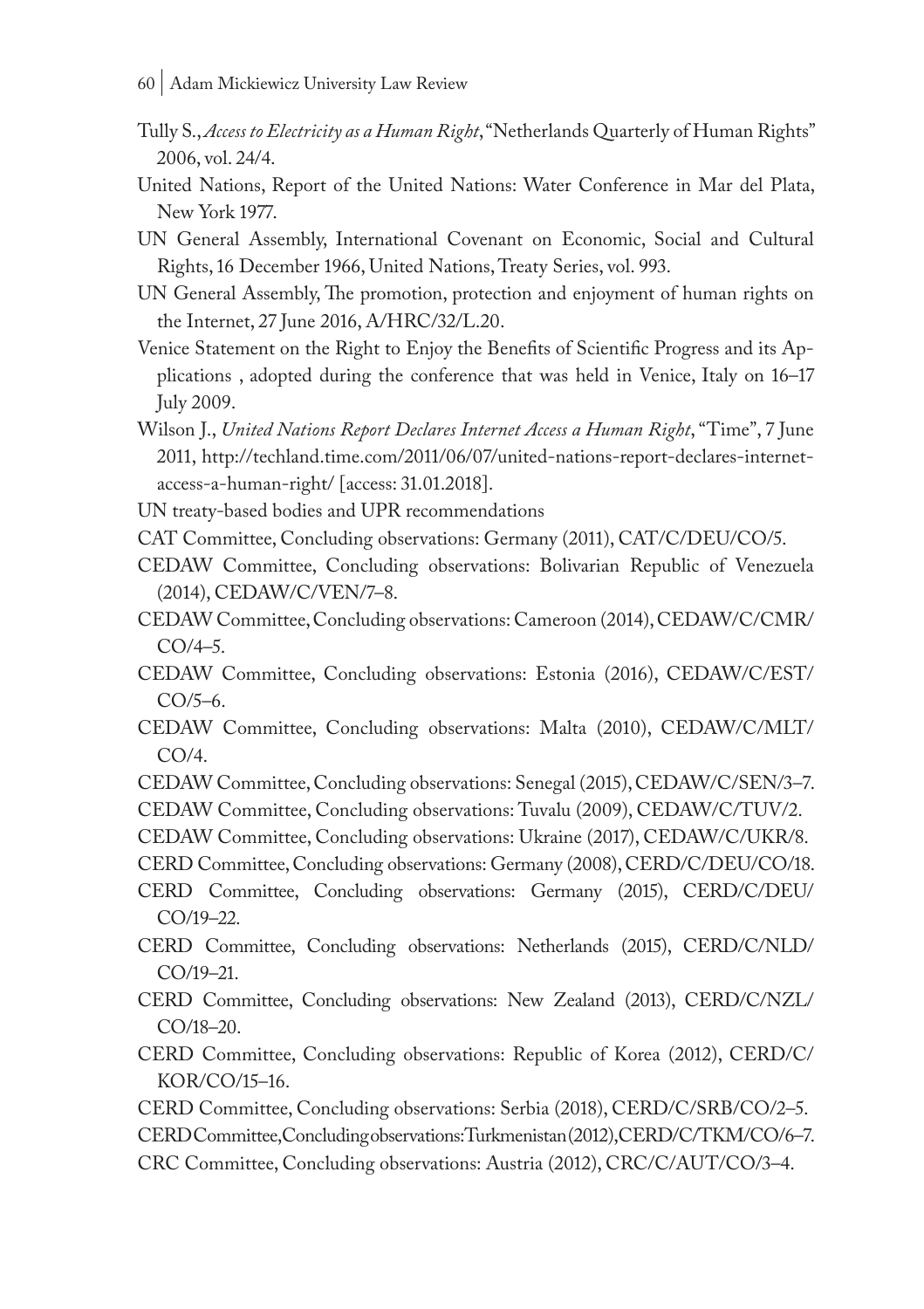- CRC Committee, Concluding observations: Malaysia (2007), CRC/C/MYS/CO/1.
- CRC Committee, Concluding observations: Maldives (2016), CRC/C/MDV/CO/4–5.
- CRC Committee, Concluding observations: Portugal (2014), CRC/C/OPSC/PRT/CO/1.
- CRC Committee, Concluding observations: Republic of Korea (2012), CRC/C/KOR/ CO/3–4.
- CRC Committee, Concluding observations: Sweden (2015), CRC/C/SWE/CO/5.
- CRPD Committee, Concluding observations: Armenia (2017), CRPD/C/ARM/CO/1.
- CRPD Committee, Concluding observations: Canada (2017), CRPD/C/CAN/CO/1.
- CRPD Committee, Concluding observations: Honduras (2017), CRPD/C/HND/CO/1.
- CRPD Committee, Concluding observations: Republic of Korea (2014), CRPD/C/ KOR/CO/1.
- CESCR Committee, Concluding observations: Ecuador (2012), E/C.12/ECU/CO/3.
- CESCR Committee, Concluding observations: Gambia (2015), E/C.12/GMB/CO/1.
- CESCR Committee, Concluding observations: Guatemala (2014), E/C.12/GTM/CO/3.
- CESCR Committee, Concluding observations: Ireland (2013), E/C.12/IRL/CO/3.
- CESCR Committee, Concluding observations: Kenya (2016), E/C.12/KEN/CO/2–5.
- CESCR Committee, Concluding observations: Lithuania (2014), E/C.12/LTU/CO/2.
- CESCR Committee, Concluding observations: Philippines (2016), E/C.12/PHL/ CO/5–6. CESCR Committee, Concluding observations: Poland (2016), E/C.12/ POL/CO/6.
- CESCR Committee, Concluding observations: Sudan (2015), E/C.12/SDN/CO/2.
- CESCR Committee, Concluding observations: Turkmenistan (2011), E/C.12/TKM/CO/1.
- CESCR Committee, Concluding observations: Uzbekistan (2014), E/C.12/UZB/CO/2.
- CMW Committee, Concluding observations on the second periodic report of the Philippines (2014), CMW/C/PHL/CO/2.
- HRC, Universal Periodic Review: Cuba (2013), A/HRC/24/16.
- HRC, Universal Periodic Review: Finland (2012), A/HRC/21/8.
- HRC, Universal Periodic Review: Rwanda (2016), A/HRC/31/8.
- HRC, Universal Periodic Review: Sweden (2015), A/HRC/29/13.
- HRC, Universal Periodic Review: Tajikistan (2016), A/HRC/33/11.
- HRC, Universal Periodic Review: Turkmenistan (2013), A/HRC/24/3.
- HR Committee, Concluding observations: Bosnia and Herzegovina (2017), CCPR/C/ BIH/CO/3.
- HR Committee, Concluding observations: Cameroon (2017), CCPR/C/CMR/CO/5.
- HR Committee, Concluding observations: Islamic Republic of Iran (2011), CCPR/C/ IRN/CO/3.
- HR Committee, Concluding observations: Tajikistan (2013), CCPR/C/TJK/CO/2.